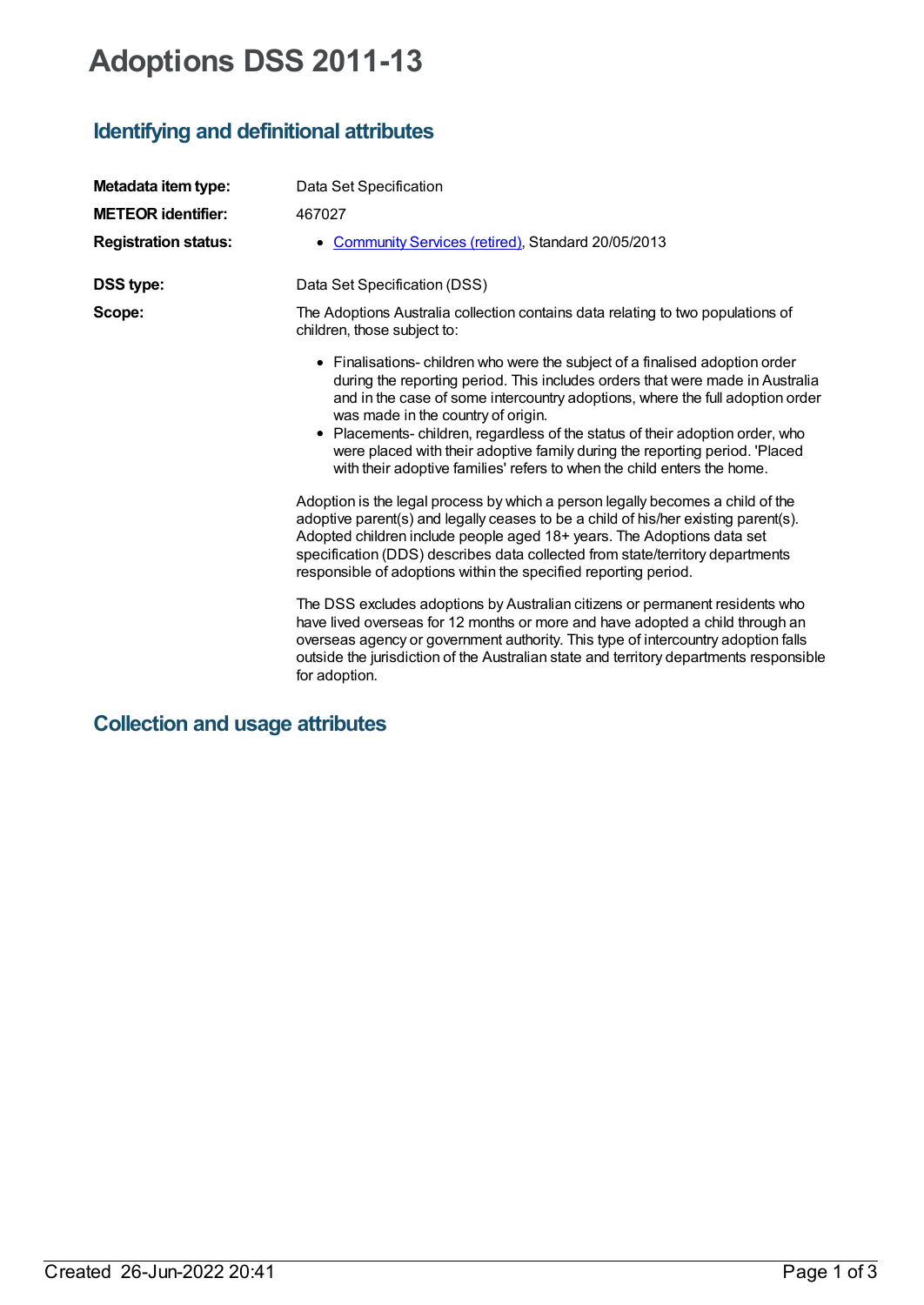#### **Guide for use: Adoption categories**

Intercountry adoptions—adoptions of children from countries other than Australia who are legally able to be placed for adoption, but who generally have had no previous contact or relationship with the adoptive parents. Expatriate adoptions are not included in this category of adoption.

Local adoptions—adoptions of children who were born or permanently residing in Australia before the adoption, who are legally able to be placed for adoption, but who generally have had no previous contact or relationship with the adoptive parents.

'Known' child adoptions—adoptions of children who were born or permanently residing in Australia before the adoption, who have a pre-existing relationship with the adoptive parent(s) and who are generally not able to be adopted by anyone other than the adoptive parent(s). Known child adoptions include adoptions by stepparents, other relatives and. Intercountry known adoptions are not included in this category of adoption.

#### **Hague/non-Hague countries**

|                              | An adopted child's country of origin is categorised as either a 'Hague' or a 'non-<br>Hague' country. A Hague intercountry adoption is where the adoptive child's country<br>of origin has ratified or acceded to the Hague Convention on Protection of Children<br>and Co-operation in Respect of Intercountry Adoption, and the applicant(s) file was                                                                                                                                                                                                                                                                                                                                                                                                                                                                                                                                                                                          |
|------------------------------|--------------------------------------------------------------------------------------------------------------------------------------------------------------------------------------------------------------------------------------------------------------------------------------------------------------------------------------------------------------------------------------------------------------------------------------------------------------------------------------------------------------------------------------------------------------------------------------------------------------------------------------------------------------------------------------------------------------------------------------------------------------------------------------------------------------------------------------------------------------------------------------------------------------------------------------------------|
|                              | sent after the Convention entered into force in that country. By ratifying or acceding<br>to the Hague Convention a country is legally bound to apply the Convention.                                                                                                                                                                                                                                                                                                                                                                                                                                                                                                                                                                                                                                                                                                                                                                            |
|                              | In some cases, the categorisation of a country as either 'Hague' or 'non-Hague' may<br>vary at different stages of the overseas adoption process (for example, a country<br>may have signed but not yet ratified or acceded to the Hague Convention when an<br>applicant's file is sent to that country, but by the time the adopted child enters<br>Australia and is placed with their adoptive parent(s), the country may have ratified<br>or acceded to the Convention and the Convention has come into force). By signing<br>the Hague Convention a country expresses, in principle, its intention to become a<br>party to the Convention. However, signature does not, in any way, oblige a country<br>to take further action (towards ratification or not). A country is party to the Hague<br>Convention if it has ratified or acceded to the Convention - this involves the legal<br>obligation for the country to apply the Convention. |
|                              | The lists of 'Hague' countries, (ie. countries that ratified or acceded to the Hague<br>Convention) can be found here. The listed date the Convention came into effect can<br>be used to determine which countries had ratified the Convention before the end of<br>the reporting period for the Adoptions DSS 2011-13 (i.e. 30 June 2013).                                                                                                                                                                                                                                                                                                                                                                                                                                                                                                                                                                                                      |
| Implementation start date:   | 01/07/2011                                                                                                                                                                                                                                                                                                                                                                                                                                                                                                                                                                                                                                                                                                                                                                                                                                                                                                                                       |
| Implementation end date:     | 30/06/2013                                                                                                                                                                                                                                                                                                                                                                                                                                                                                                                                                                                                                                                                                                                                                                                                                                                                                                                                       |
| <b>Comments:</b>             | For local and intercountry adoptions, children are placed with their adoptive<br>families before their adoption order is finalised. Some children placed for adoption<br>during the reporting period may not have their adoption finalised until a following<br>year. In addition, some adoption orders finalised in the reporting period may relate<br>to children who were placed in previous years.                                                                                                                                                                                                                                                                                                                                                                                                                                                                                                                                           |
| <b>Relational attributes</b> |                                                                                                                                                                                                                                                                                                                                                                                                                                                                                                                                                                                                                                                                                                                                                                                                                                                                                                                                                  |
| Related metadata             | Has been superseded by Adoptions DSS 2013-16                                                                                                                                                                                                                                                                                                                                                                                                                                                                                                                                                                                                                                                                                                                                                                                                                                                                                                     |

**references:**

- Has been superseded by **[Adoptions](https://meteor.aihw.gov.au/content/650865) DSS 2013-16** 
	- [Children](https://meteor.aihw.gov.au/RegistrationAuthority/17) and Families, Superseded 20/03/2018

### **Metadata items in this Data Set Specification** Show more detail